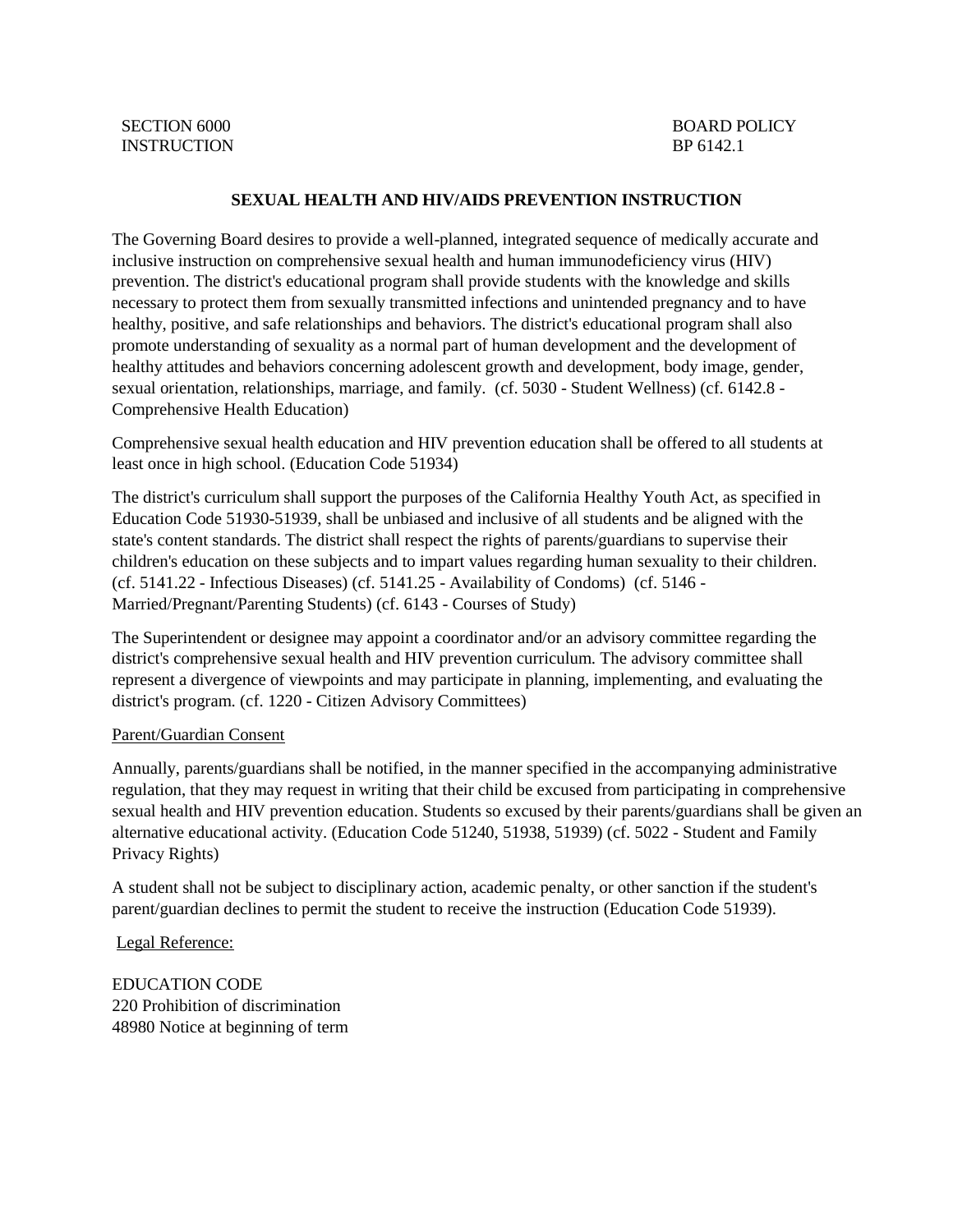## **SEXUAL HEALTH AND HIV/AIDS PREVENTION INSTRUCTION - BP 6142.1 (CONT.) Page 2**

51202 Instruction in personal and public health and safety

51210.8 Health education curriculum

51240 Excuse from instruction due to religious beliefs

51513 Materials containing questions about beliefs or practices

51930-51939 Comprehensive Sexual Health and HIV/AIDS Prevention Education Act

33544 Inclusion of sexual harassment and violence in health curriculum framework

51225.35 Instruction in sexual harassment and violence; districts that require health education for graduation

67386 Student safety; affirmative consent standard

HEALTH AND SAFETY CODE 1255.7 Parents surrendering physical custody of a baby

PENAL CODE 243.4 Sexual battery 261.5 Unlawful sexual intercourse 271.5 Parents voluntarily surrendering custody of a baby

UNITED STATES CODE, TITLE 20 1232h Protection of student rights 7906 Sex education

ADOPTED: 6/9/10 Revised: 4/25/18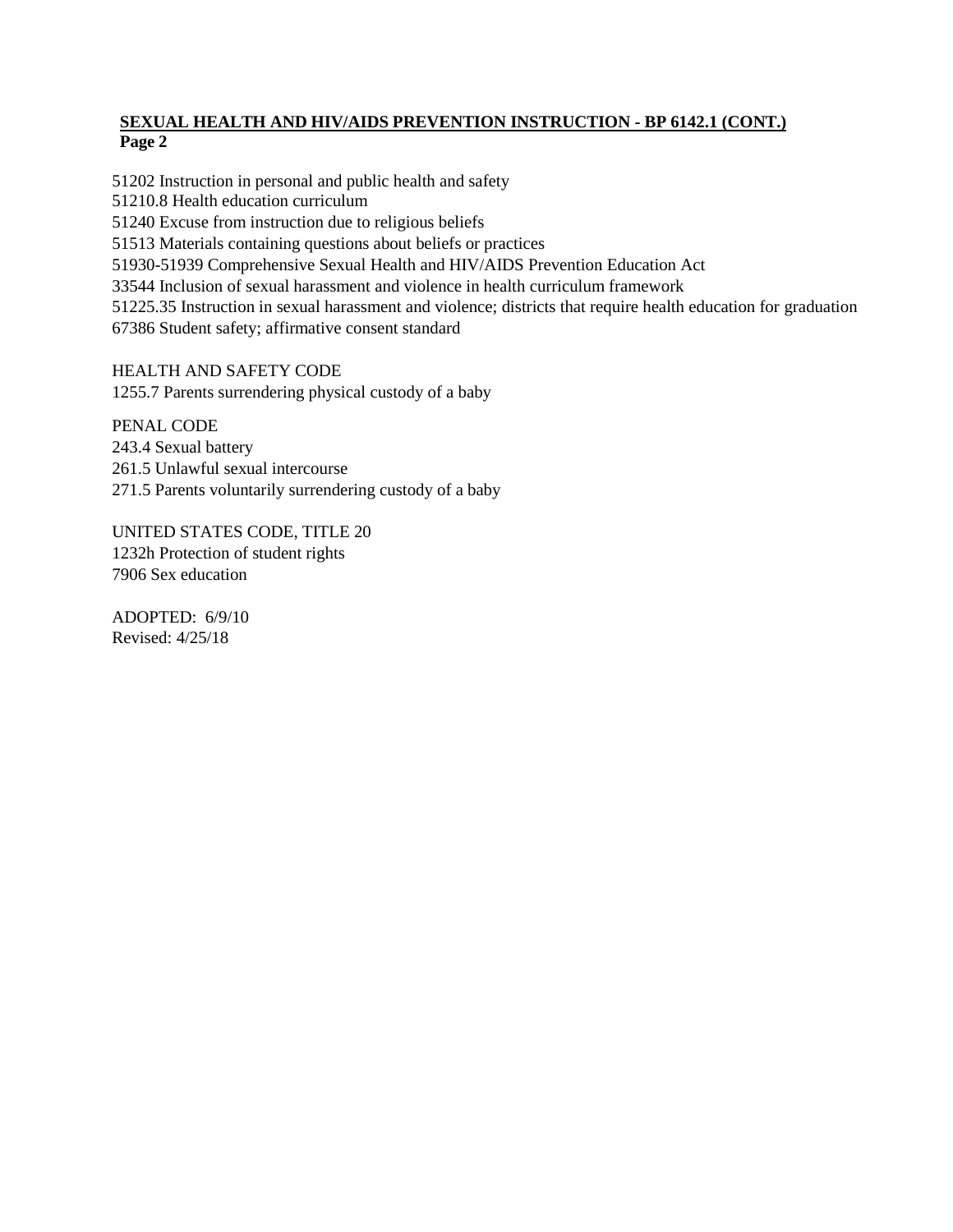# SECTION 6000 ADMINISTRATIVE PROCEDURES INSTRUCTION AP 6142.1 SEXUAL HEALTH AND HIV/AIDS PREVENTION INSTRUCTION

The Superintendent or designee shall ensure that the district's sexual health and HIV/AIDS prevention instruction and materials are (Education Code 51933, 51934):

Instruction and Materials

1. Age appropriate

Age appropriate refers to topics, messages, and teaching methods suitable to particular ages or age groups of children and adolescents, based on developing cognitive, emotional, and behavioral capacity typical for the age or age group.

2. Factually and medically accurate and objective

Medically accurate means verified or supported by research conducted in compliance with scientific methods and published in peer-reviewed journals, where appropriate and recognized as accurate and objective by professional organizations and agencies with expertise in the relevant field, such as the federal Centers for Disease Control and Prevention, the American Public Health Association, the American Academy of Pediatrics, and the American College of Obstetricians and Gynecologists.

3. Available on an equal basis to a student who is an English learner, consistent with the existing curriculum and alternative options for an English learner, as otherwise provided in the Education Code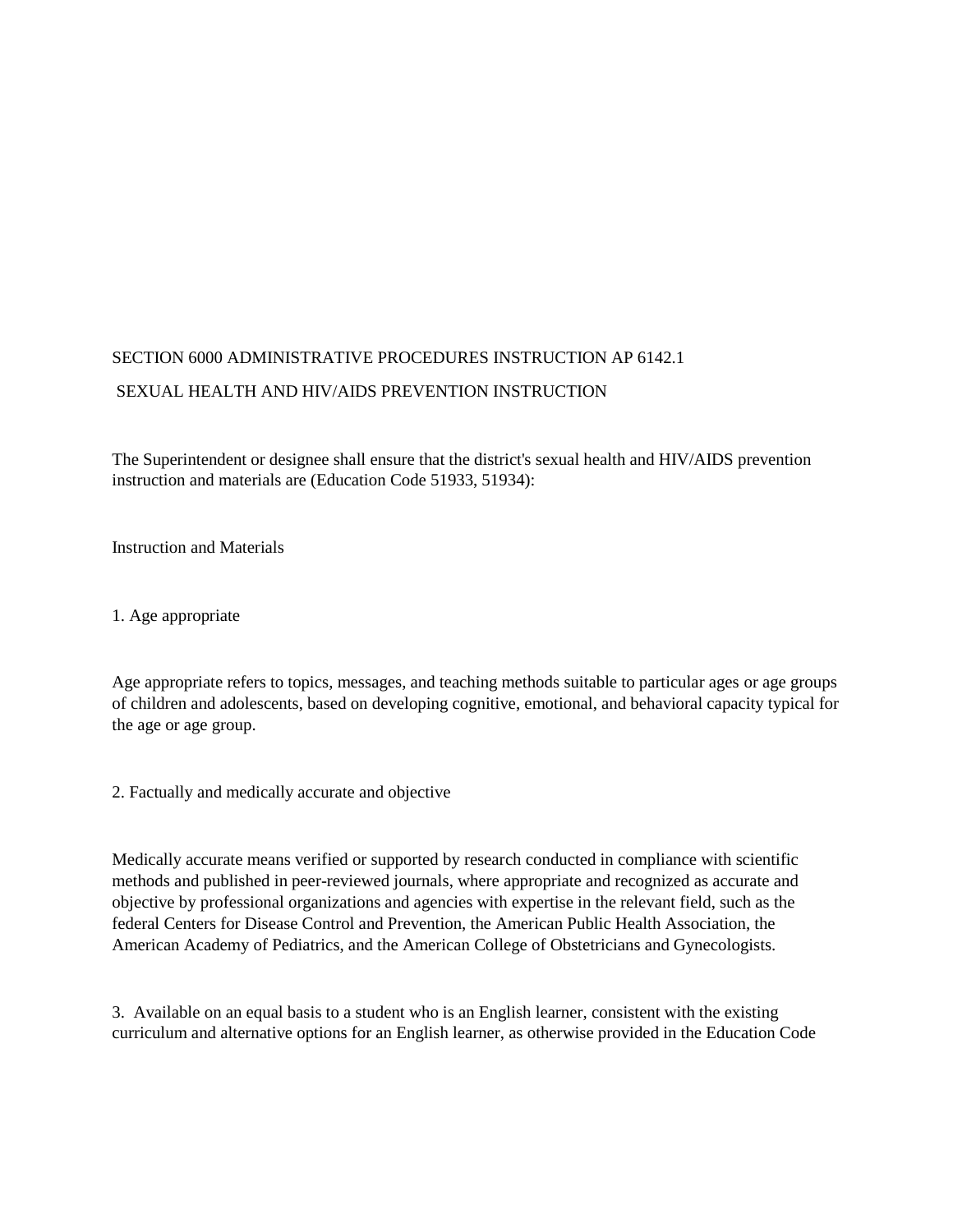4 Appropriate for use with students of all races, genders, sexual orientations, and ethnic and cultural backgrounds, and students with disabilities

5. Accessible to students with disabilities, including, but not limited to, the provision of a modified curriculum, materials, and instruction in alternative formats and auxiliary aids

6. Not teaching or promoting religious doctrine

7. Not reflecting bias or promoting prejudice against students in protected categories of discrimination pursuant to Education Code 220

Other district courses that may include subject matter related to that which is presented in either HIV/AIDS prevention or comprehensive sexual health instruction, shall not be subject to the requirements of Education Code 51930-51939 pertaining to instructional content, teacher training, and parental notification and consent, if such courses contain (Education Code 51932):

1. Solely a description or illustration of human reproductive organs that may appear in a textbook adopted pursuant to law on physiology, biology, zoology, general science, personal hygiene, or health

2. Instruction or materials that discuss gender, sexual orientation, or family life and do not discuss human reproductive organs and their function

### SEXUAL HEALTH AND HIV/AIDS PREVENTION INSTRUCTION - AP 6142.1 (CONT.) Page 2

Additional Requirements for HIV/AIDS Prevention Instruction

HIV/AIDS prevention instruction shall be offered at least once in high school. (Education Code 51934)

Instruction shall accurately reflect the latest information and recommendations from the United States Surgeon General, the federal Centers for Disease Control and Prevention, and the National Academy of Sciences. The district's curriculum shall satisfy the criteria listed in items #1-7 in the section entitled "Instruction and Materials" above and shall also include (Education Code 51931, 51934):

1. Information on the nature of HIV/AIDS and its effects on the human body

2. Information on the manner in which HIV is and is not transmitted, including information on activities that present the highest risk of HIV infection

3. Discussion of methods to reduce the risk of HIV infection, including:

a. Emphasis that sexual abstinence, monogamy, the avoidance of multiple sexual partners, and abstinence from intravenous drug use are the most effective means for HIV/AIDS prevention

b. Statistics based upon the latest medical information citing the failure and success rates of condoms and other contraceptives in preventing sexually transmitted HIV infection

c. Information on other methods that may reduce the risk of HIV transmission from intravenous drug use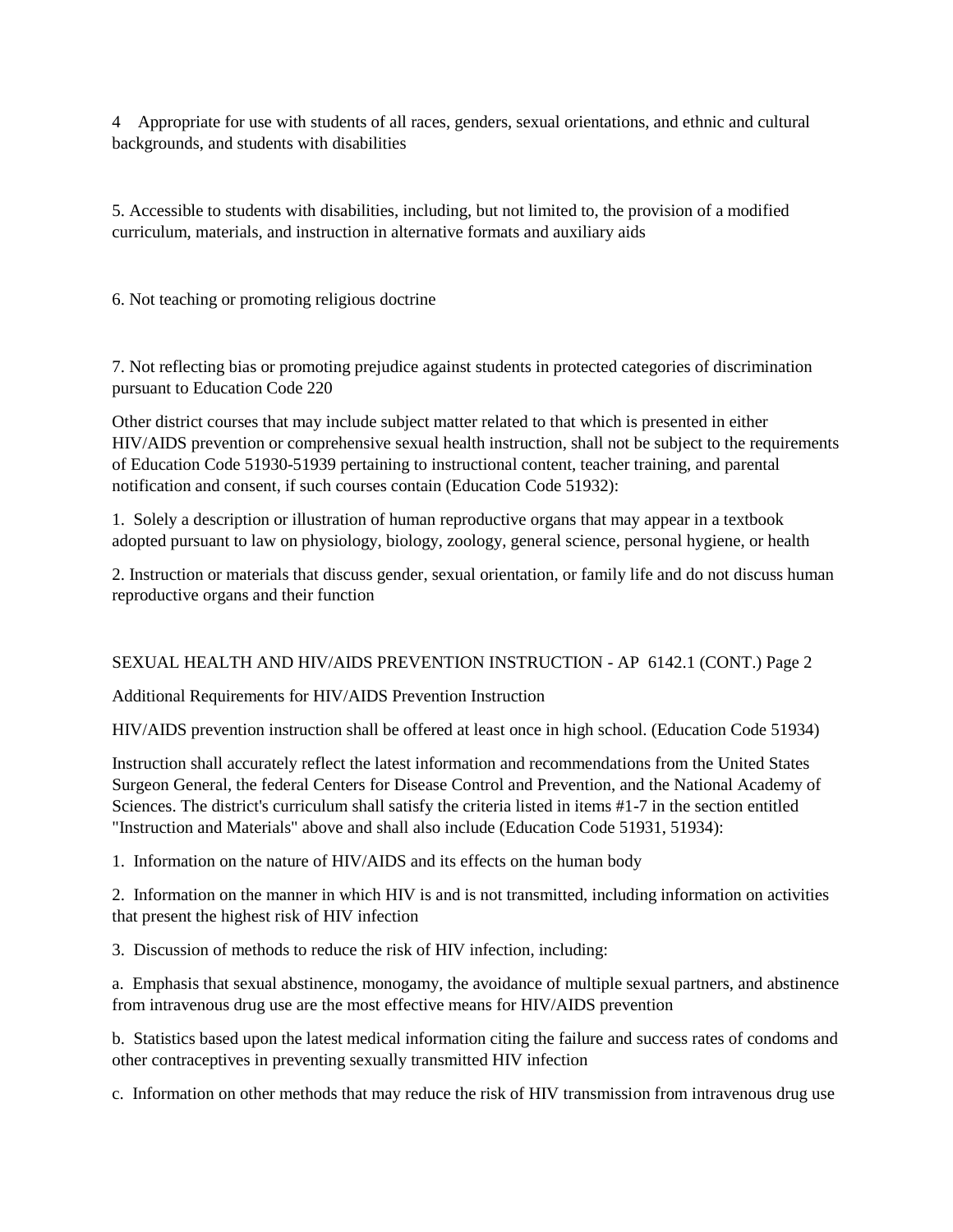4. Discussion of the public health issues associated with HIV/AIDS

5. Information on local resources for HIV testing and medical care

6. Development of refusal skills to assist students in overcoming peer pressure and using effective decisionmaking skills to avoid high-risk activities

7. Discussion about societal views on HIV/AIDS, including stereotypes and myths regarding persons with HIV/AIDS and emphasizing compassion for persons living with HIV/AIDS

Additional Requirements for Sexual Health Instruction

The district's sexual health education curriculum shall satisfy the criteria listed in items #1-7 in the section entitled "Instruction and Materials" above as well as the following criteria (Education Code 51931, 51933):

1. Instruction and materials shall encourage a student to communicate with his/her parents/guardians about human sexuality.

2. Instruction and materials shall teach respect for marriage and committed relationships.

### SEXUAL HEALTH AND HIV/AIDS PREVENTION INSTRUCTION - AP 6142.1 (CONT.) Page 3

3. Instruction and materials shall teach that abstinence from sexual intercourse is the only certain way to prevent unintended pregnancy, shall teach that abstinence from sexual activity is the only certain way to prevent sexually transmitted diseases, and provide information about the value of abstinence while also providing medically accurate information on other methods of preventing pregnancy and sexually transmitted diseases.

4. Instruction and materials shall provide information about sexually transmitted diseases. This instruction shall include how sexually transmitted diseases are and are not transmitted, the effectiveness and safety of all federal Food and Drug Administration (FDA) approved methods of reducing the risk of contracting sexually transmitted diseases, and information on local resources for testing and medical care for sexually transmitted diseases.

5. Instruction and materials shall provide information about the effectiveness and safety of all FDAapproved contraceptive methods in preventing pregnancy, including, but not limited to, emergency contraception.

6. Instruction and materials shall provide students with skills for making and implementing responsible decisions about sexual conduct.

7. Instruction and materials shall provide students with information on the law concerning surrendering physical custody of a minor child 72 hours or younger, pursuant to Health and Safety Code 1255.7 and Penal Code 271.5.

Professional Development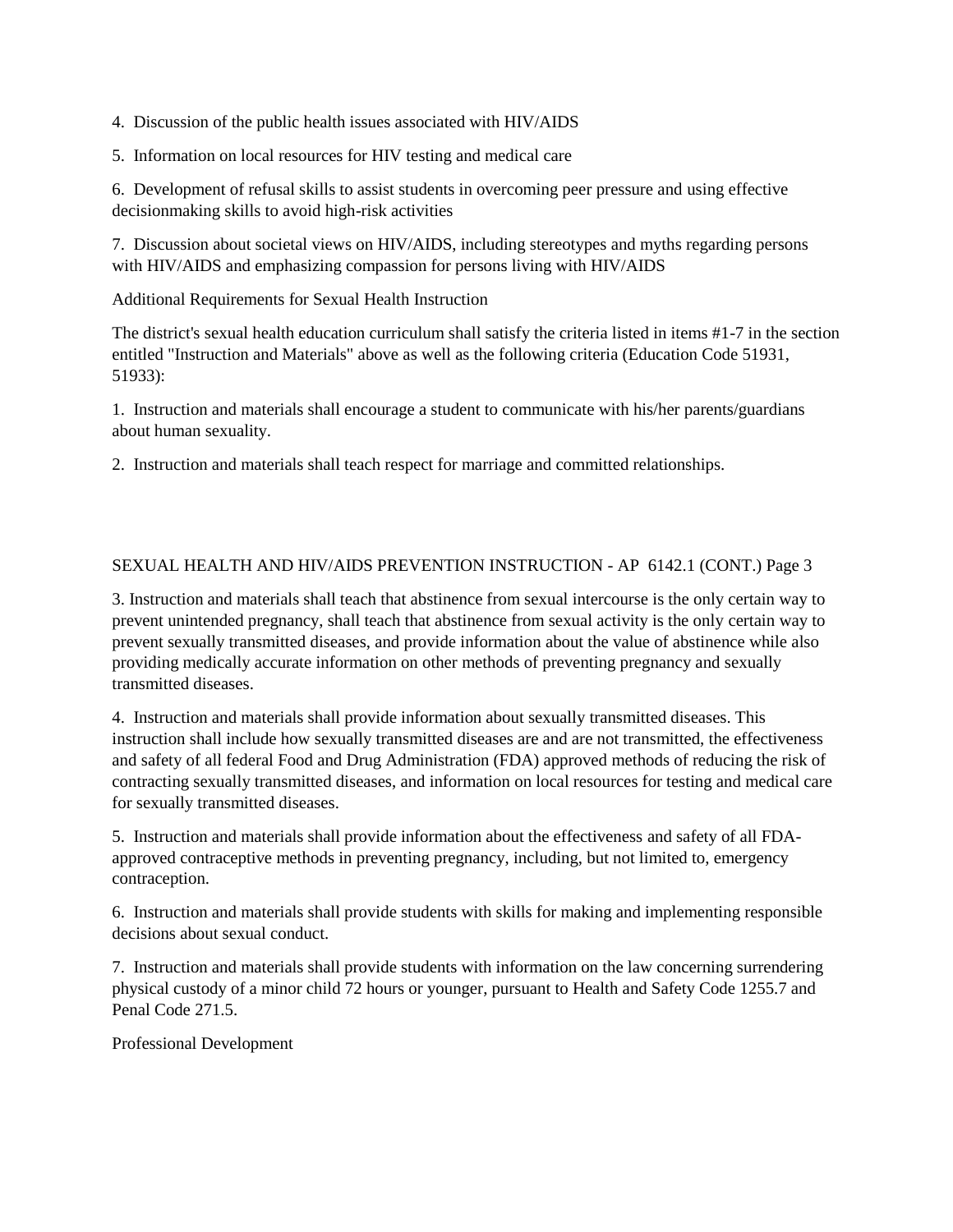The district's instruction shall be provided by instructors trained in the appropriate courses who are knowledgeable of the most recent medically accurate research on human sexuality, pregnancy, and sexually transmitted diseases (Education Code 51932, 51933, 51934).

The Superintendent or designee shall cooperatively plan and conduct in-service training for all district personnel who provide HIV/AIDS prevention education, through regional planning, joint powers agreements, or contract services (Education Code 51935).

In developing and providing in-service training, the Superintendent or designee shall cooperate and collaborate with the teachers who provide HIV/AIDS prevention education and with the California Department of Education (CDE) (Education Code 51935).

The district shall periodically conduct in-service training to enable district personnel to learn new developments in the scientific understanding of HIV/AIDS. In-service training shall be voluntary for district personnel who have demonstrated expertise or received in-service training from the CDE or federal Centers for Disease Control and Prevention (Education Code 51935).

The Superintendent or designee may expand HIV/AIDS in-service training to cover the topic of comprehensive sexual health education for district personnel teaching sexual health education to learn new developments in the scientific understanding of sexual health (Education Code 51935).

## SEXUAL HEALTH AND HIV/AIDS PREVENTION INSTRUCTION - AP 6142.1 (CONT.) Page 4

### Use of Consultants or Guest Speakers

The Superintendent or designee may contract with outside consultants with expertise in comprehensive sexual health or HIV/AIDS prevention education, including those who have developed multilingual curricula or curricula accessible to persons with disabilities, to deliver the instruction or to provide training for district personnel. The Superintendent or designee shall ensure that any instruction provided by an outside speaker or consultant complies with Board policy, administrative regulation, and Education Code 51930-51939. (51933, 51934, 51936).

### Parent/Guardian Notification

At the beginning of each school year, or at the time of a student's enrollment, parents/guardians shall be notified about instruction in comprehensive sexual health education and HIV/AIDS prevention education, as well as research on student health behaviors and risks, planned for the coming year. The notice shall advise parents/guardians (Education Code 48980, 51938):

1. That written and audiovisual educational materials to be used in comprehensive sexual health and HIV/AIDS prevention education are available for inspection

2. That parents/guardians may request in writing that their child not receive comprehensive sexual health or HIV/AIDS prevention education

3. That parents/guardians have a right to request a copy of Education Code 51930-51939

4. Whether the comprehensive sexual health or HIV/AIDS prevention education will be taught by district personnel or outside consultants